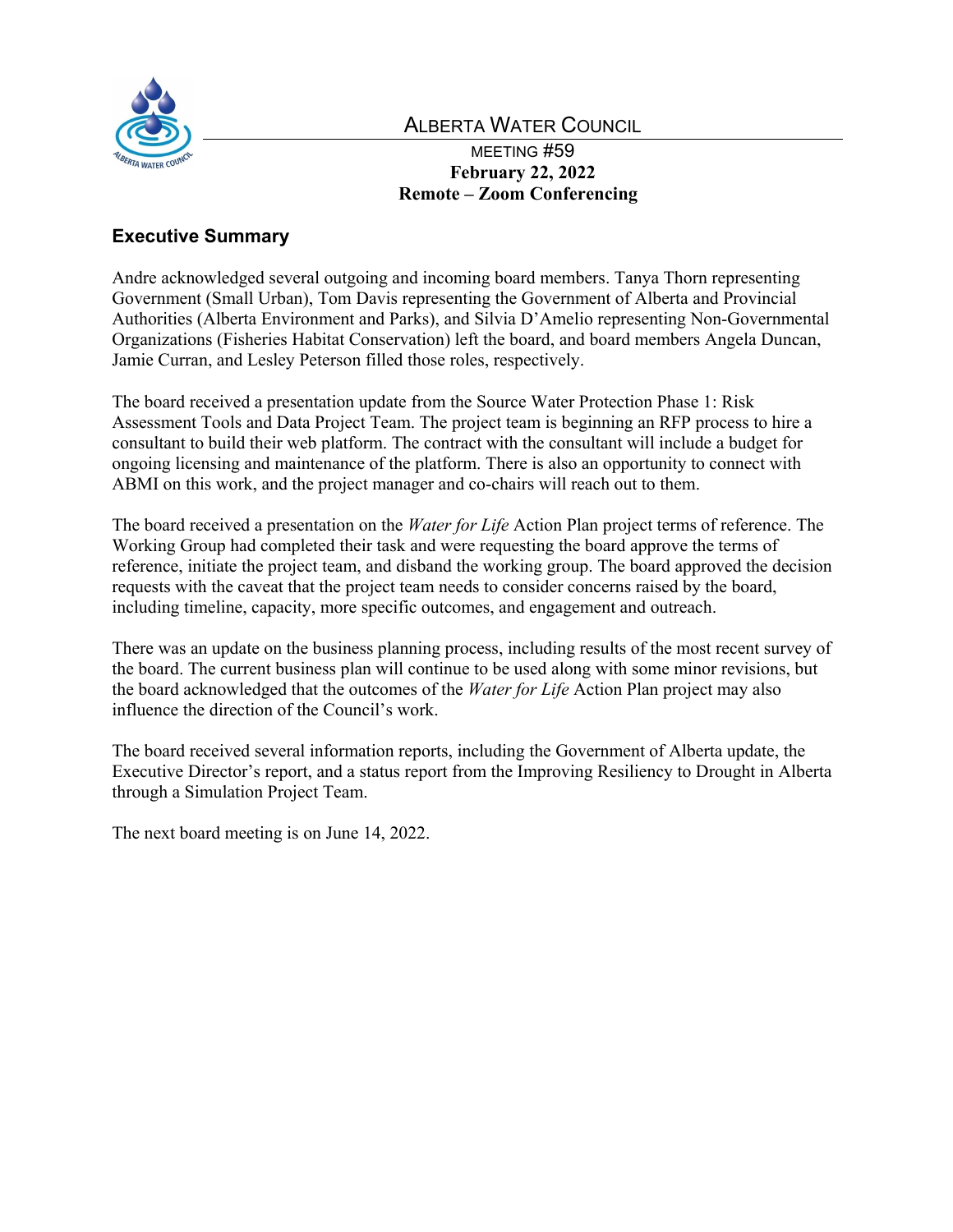## **Summary of Discussion**

Board meeting convened at 9:02am.

## **1 Administration**

## **1.1 Approve the meeting agenda**

Andre Asselin chaired the meeting and reviewed the agenda. There were no blocks to adopting the agenda.

## *Decision 59.1: The board approved the agenda by consensus.*

### **1.2 Review actions from last meeting**

There was one action from the previous meeting. The Building Resilience to Drought in Alberta through a Simulation Project Team provided a membership update in their information report.

### **1.3 Approve the summary report from the November 4, 2021, meeting**

AWC staff did not receive any edits to the meeting summary.

## *Decision 59.2: The board approved the November 2021 meeting summary by consensus, and it will be posted to the website.*

## **2 Source Water Protection Phase 1: Risk Assessment Data and Tools Project Team**

Morna Hussey, Alberta Environment and Parks, and Steph Neufeld, Alberta Lake Management Society, the co-chairs of the project team, provided a presentation update on the work of the team. The presentation provided information on the timeline, the team membership, the status of the work, and the next steps. It also acknowledged the team's challenge in choosing between available paths for the development of the web platform. They have opted to complete an RFP process. There may need to be modification to the project terms of reference based on the outcome of the RFP process, as the terms of reference indicate Service Alberta will be involved in the development and ongoing maintenance of the platform.

#### **Discussion**

- **Q:** ABMI has expressed interest in moving beyond the current work they do and would like to add water data into their platform. Their work might be compatible with this project. Has the project team thought about making that connection?
	- o **A:** Many of the data layers used in the platform come from ABMI. The platform just brings existing layers into the same place. But there may be an opportunity to expand this work into cumulative effects management. The project manager and co-chairs will reach out to ABMI.
- **Q:** Has the project team considered the long-term maintenance of the web platform?
	- o **A:** Ongoing support of the GIS layers is critical and has been something the team has discussed. The RFP asks for the consultant to demonstrate an ability to maintain and update the platform after it is complete so we can be more confident that the tool will be maintained in the future. If the consultant is unable to continue support for the platform, ideally there would be a mechanism for another organization to take it over.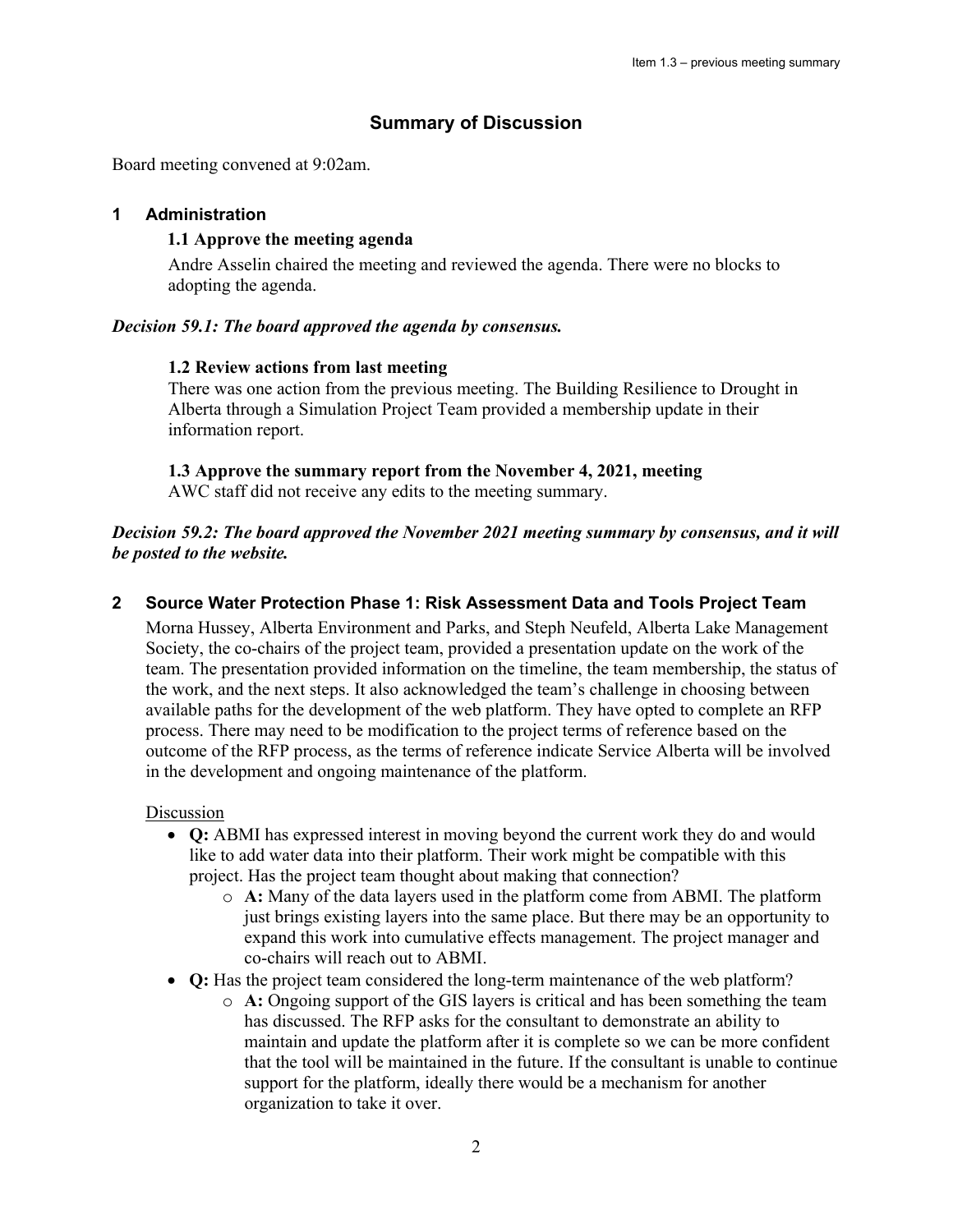- **Q:** This project has a significant budget. Is the annual cost of maintenance of the platform included? How will that be addressed in the future?
	- o **A:** The RFP that will be posted requires the consultant to include an estimate for maintenance for 1, 5, and 10 years. During contract award, some project funds could be used to pay up front for maintenance for a few years. The cost depends on many factors (e.g., number of users) which are hard to estimate up front. The best estimate we have is from a consultant who plans to bid on the RFP who is working on a similar project in the North Saskatchewan River watershed. The team has seen their contract including maintenance costs. The scope of this project is larger (all Alberta), but the cost of maintenance from that project is low. If that project is any indication, we can expect maintenance to be somewhere around 5-10k per year. Again, the consultant will provide a cost for maintenance with their proposal which the team can consider.
- **Comment:** The cost of ongoing maintenance of the platform should be transparent. Perhaps it could be included in the AWC's annual budgets, if needed.

**Action Item 59.1:** The project manager and co-chairs will contact ABMI regarding the Source Water Protection Phase 1 project.

## **3** *Water for Life* **Action Plan Working Group**

Cam Lane, Alberta Environment and Parks as one of the co-chairs of the working group, provided a presentation on the terms of reference developed by the group. The presentation included information on the working group membership, the strategic intent of the project, along with the project approach, timeline, budget, and advice for project team membership. The board also tasked the working group with reviewing the Watershed Governance and Capacity statement of opportunity and determining if it could be incorporated into the *Water for Life*  Action Plan project or if it should be a separate piece of work. Governance is a key area of concern for stakeholders, and AEP is working on a parallel process with the WPACs to do a deeper dive on roles and responsibilities in the water management system so there is clarity in that area going forward.

#### Discussion

- **Q:** This seems to be a reframing of the previous action plan away from government action on policy or policy direction. We look to the government to play a planning and proactive role around policy development to ensure the goals of *Water for Life* are met. Without a strong policy component, how do we assess the actions and ensure accountability, particularly for cross-sectoral issues?
	- o **A:** This project incorporates continuous improvement. The AWC's *Water for Life*  implementation review projects will help with assessment and accountability; that process can evolve and could start evaluating the action plan. That may not address all the concerns, but the Government of Alberta is taking this seriously and is doing a deep dive on our commitments going forward. This is an opportunity for us to collectively start thinking about the question of how we ensure we're achieving *Water for Life* goals.
- Industry has a few concerns with the terms of reference. The timeline is very tight and doesn't provide much flexibility or consideration of capacity concerns. The budget is basic and doesn't include any funding for education, outreach, or capacity building. The outcomes are vague and high level, and it should have clear, specific outcomes and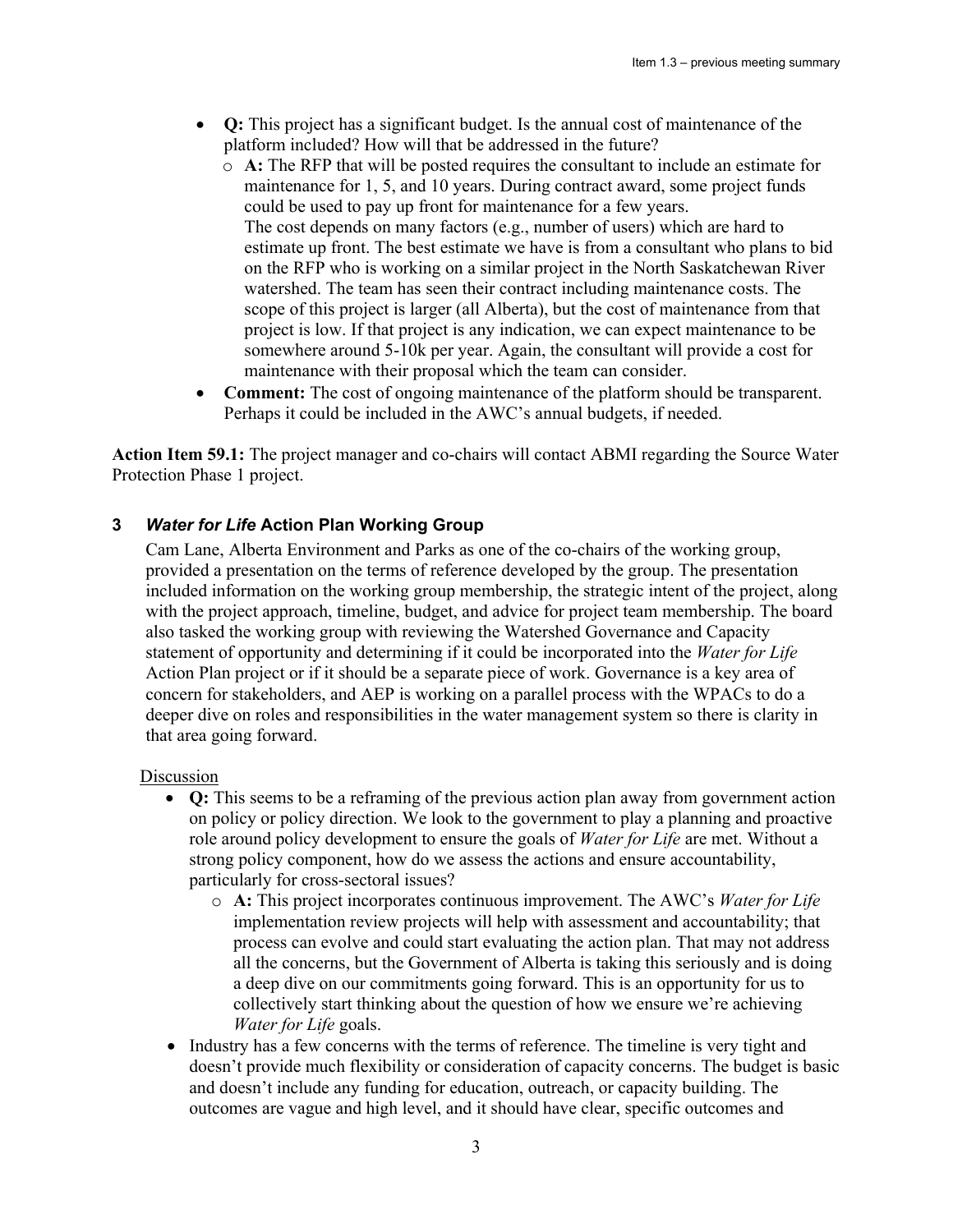deliverables. If the project timeline was extended to 18 months, which is a more typical timeframe for AWC projects, it would allow us some bandwidth for participation.

- Appreciate the capacity challenges. In terms of engagement, what additional resources would sectors need, and could additional resources help address the capacity and timeline concerns? The working group considered the difficulty in creating a 10-year action plan and that one approach could be to focus on more pressing needs and concerns, followed by a review of the action plan in  $3 - 5$  years to refresh it. It is a collective discussion, and advancing it requires significant time and resources; it's a challenging exercise.
- **Q:** We may be heading into a drought, and when looking at the priorities in *Water for Life*, healthy aquatic ecosystems can be neglected if we focus on the economy, which tends to happen during drought. Will the different sectors have boxes to check off so that the other goals are also met?
	- o **A:** In the previous action plan, we did have specific actions for each of the goals and strategic directions. This is where some of the planning guidance from the project team will come in. We are looking at collective actions, and the format of the action plan will incorporate actions for each of the goals and strategic directions.
- The approach includes what we're doing now, and the Government of Alberta has certain responsibilities to ensure they're meeting those goals, but there's also an opportunity for cross-sectoral collaboration. It is an important part of the action plan and reflects that it's meant to come from a broader lens. There is an opportunity for strong NGO participation and input, particularly on healthy aquatic ecosystems. The conversations will be around what individual sectors are doing or planning on doing and how that contributes to *Water for Life*; it's not meant to be endorsed by other sectors. We will look at it through the lens of the Water Futures Report, which addresses some concerns like climate change.
- This project needs to include federal and provincial climate change policy. The landscape is shifting quickly and this project needs to reflect that.
- An 18-month timeline for the project lines up with planning cycles. The 2022 planning cycle is complete, but something could be included in the 2023 plans.
- Even the completion of the first task, which is the planning guidance document, could take the project team into the fall.
- The project could take an iterative approach where an initial draft is available in the fall and work continues to refine it into next year.
- The collaboration opportunities could be planned based on multi-sectoral issues that require more discussion, such as regional water delivery. The areas we need to address to make the action plan useful and relevant. The less polarizing issues could be looked at early in the process, with the more polarizing ones looked at on a longer timeline.
- **Q:** What would more specific outcomes for this plan look like?
	- o **A:** An example would be CEP plans. Some groups will have distinct, specific actions and others might be more advisory. But this is part of the work of the project team; we may not know what the final product looks like until they've had some time to work on it. It should be a reflection of what has been committed to, along with continuous improvement.
- This project should demonstrate how we are achieving the actions collectively. There is a lot of strength in having something where we're all contributing from our respective roles to achieve a particular outcome, rather than having it be government focused.
- We can't answer some of these questions and concerns until we get started. It will start to evolve once the project team starts the discussions. The project team will have to be careful that the timeline doesn't get extended indefinitely, however. Some of the early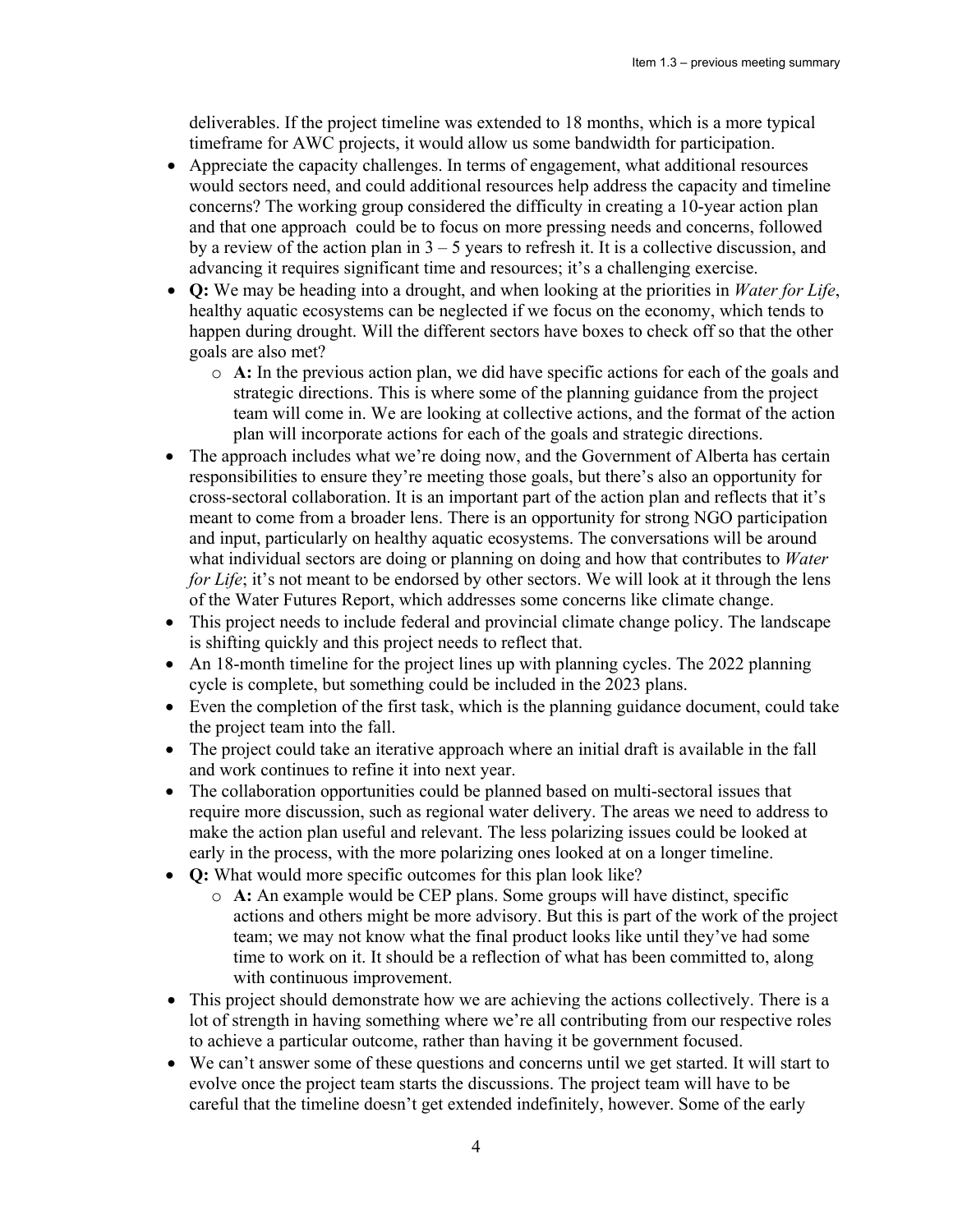work of the project team can be identification of milestones needed to finish the project and a refined timeline. The project team can report on that initial work at the next board meeting.

## *Decision 59.3: The board approved the* **Water for Life** *Action Plan terms of reference by consensus with acknowledgement that further discussion is needed to address concerns raised by the board on timelines, capacity, outcomes, and engagement.*

*Decision 59.4: The board approved the creation of the* **Water for Life** *Action Plan Project Team by consensus.* 

## *Decision 59.5: The board approved disbanding the* **Water for Life** *Action Plan Working Group by consensus.*

A call for members for the project team will be sent to the board with a deadline of one week for submission of names. Representatives on the working group will carry over to the project team unless the member indicates otherwise.

The first project team meeting is scheduled for March  $2<sup>nd</sup>$ , 2022.

## **4 Business Planning Next Steps**

Andre provided a presentation on the business planning process to date. It included the results of the second business planning survey along with next steps. The survey results indicated the current plan is high-level enough for the Council to continue using it for now, but the results of the *Water for Life* Action Plan project may influence the direction of the Council's work.

#### Discussion

- In the context of climate change and other *Water for Life* actions, there are a variety of issues around policy and decision-making. The Council has been stepping back from the earlier days of policy advice, and we shouldn't lose that.
- The origin of the AWC was for policy advice and there has been some drift. There will be some significant pressure going forward given the realities of climate change and its impact on water management. There's an opportunity for the AWC to provide a greater degree of advice.
- One potential area for the AWC to look at in the future is wastewater and wastewater recycling.

**Action Item 59.2:** Andre will make some minor changes to the business plan and send it to the executive committee for review prior to bringing it back to the board.

#### *Decision 59.6: The board approved the business planning path-forward by consensus.*

## **5 AWC Recommendation Tracking Update**

Due to time constraints, this presentation was not provided. The recommendation tracking materials were provided in the meeting package and board members were asked to email AWC staff if there were any concerns. If staff receive questions or concerns via email that require further discussion, it can be added to the next board meeting agenda.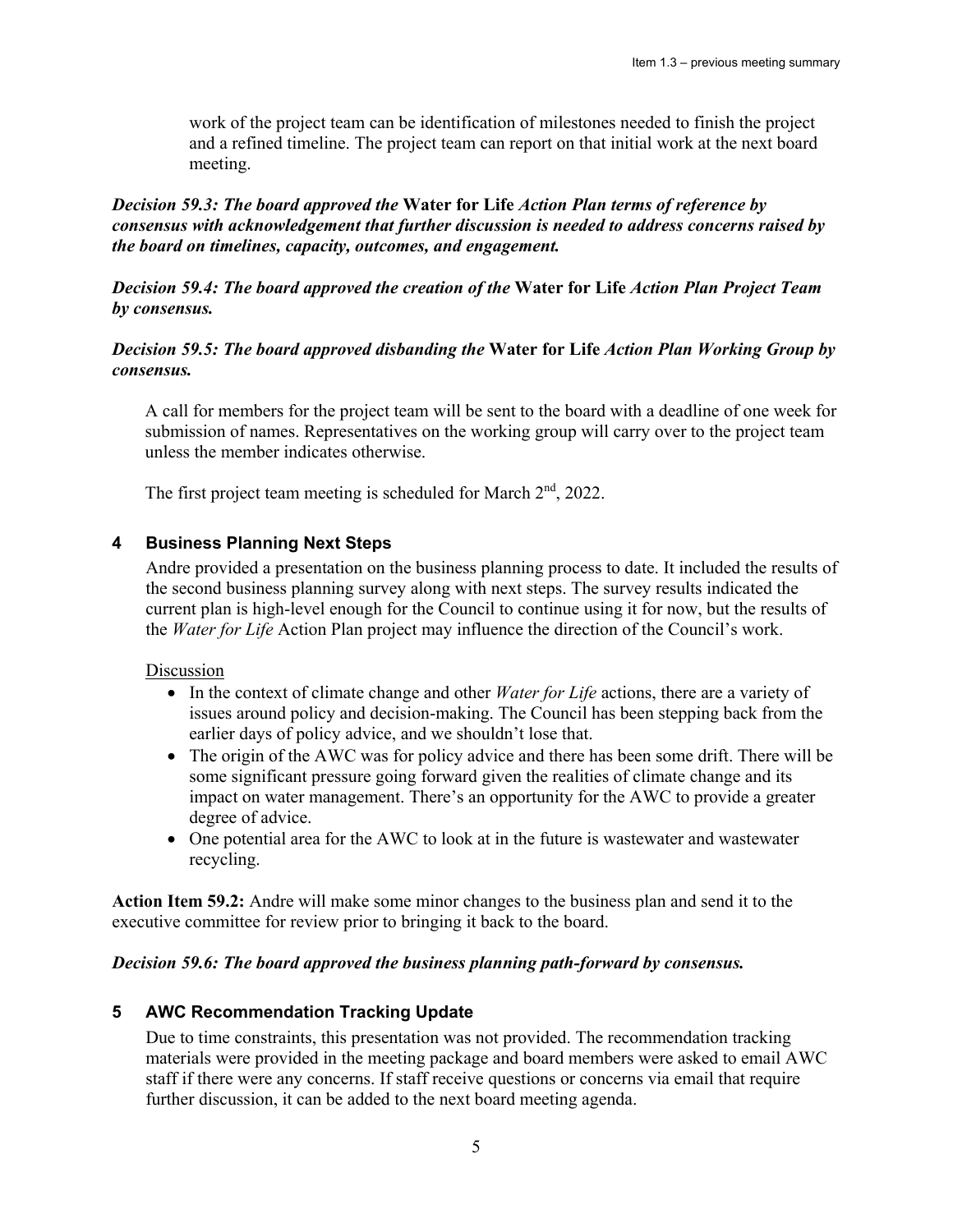### Discussion:

- **Q:** The Wetland Research Strategy is mentioned several times in the package. It was in development in response to some of the recommendations or gaps that were previously identified. Can we have an update on what the strategy looks like?
	- o **A:** Yes, this can be provided in the GoA update for the next meting.

**Action Item 59.3:** Board members to email Andre with any questions or concerns on the recommendation tracking update.

**Action Item 59.4:** The next GoA update to include information on the Wetland Research Strategy.

## **6 Information Reports and Questions**

Several information reports were included in the board package, and board members were asked for any questions or feedback.

Discussion:

- Municipalities are struggling with the disconnect between departments on regional plans. We want regional plans to be comprehensive, but we're not encouraged to work regionally in areas like transportation and infrastructure. There is a silo effect. We are encouraged to work regionally, but the funding isn't structured that way.
- The disconnect between departments and regional plans has been scheduled within the Government of Alberta. The funding structure should follow the regional focus, and it could be something looked at in the *Water for Life* Action Plan project.
- **Q:** The government update talks about irrigation investment, but there's no indication of its impact on in-stream flow. How is it considered?
	- o **A:** It is a commitment to further infrastructure and to modernize it and expand it. These improvements are all within the current licenses. There's no suspected impact on in-stream flow beyond what is already accounted for in the licenses, and most of the work should reduce the demand on in-stream flow because of increases in efficiency.
- **Q:** Reservoir capacity is also being increased, is that impacting in-stream flow? Given we have potentially been approaching drought, has there been an assessment on it?
	- o **A:** The intent for the reservoirs is that when water is abundant early in the season, districts can take some of their allocation and it can then be used to reduce late season diversions. It's a management tool and it provides for and contributes to the healthy aquatic ecosystem component of *Water for Life.*
- In relation to the Executive Director's report, the executive committee will meet with the auditor for a presentation on the audited statements. Once the executive committee approves the statements, they are final, so they will be sent to the board for an opportunity for input or questions before the executive committee signs off on them. They will then be formally approved by the board during the AGM.
- Alberta Innovates wants to be more targeted in future grant competitions. They will reach out to board members to talk about shared priorities for this.

The next board meeting is June 14, 2022.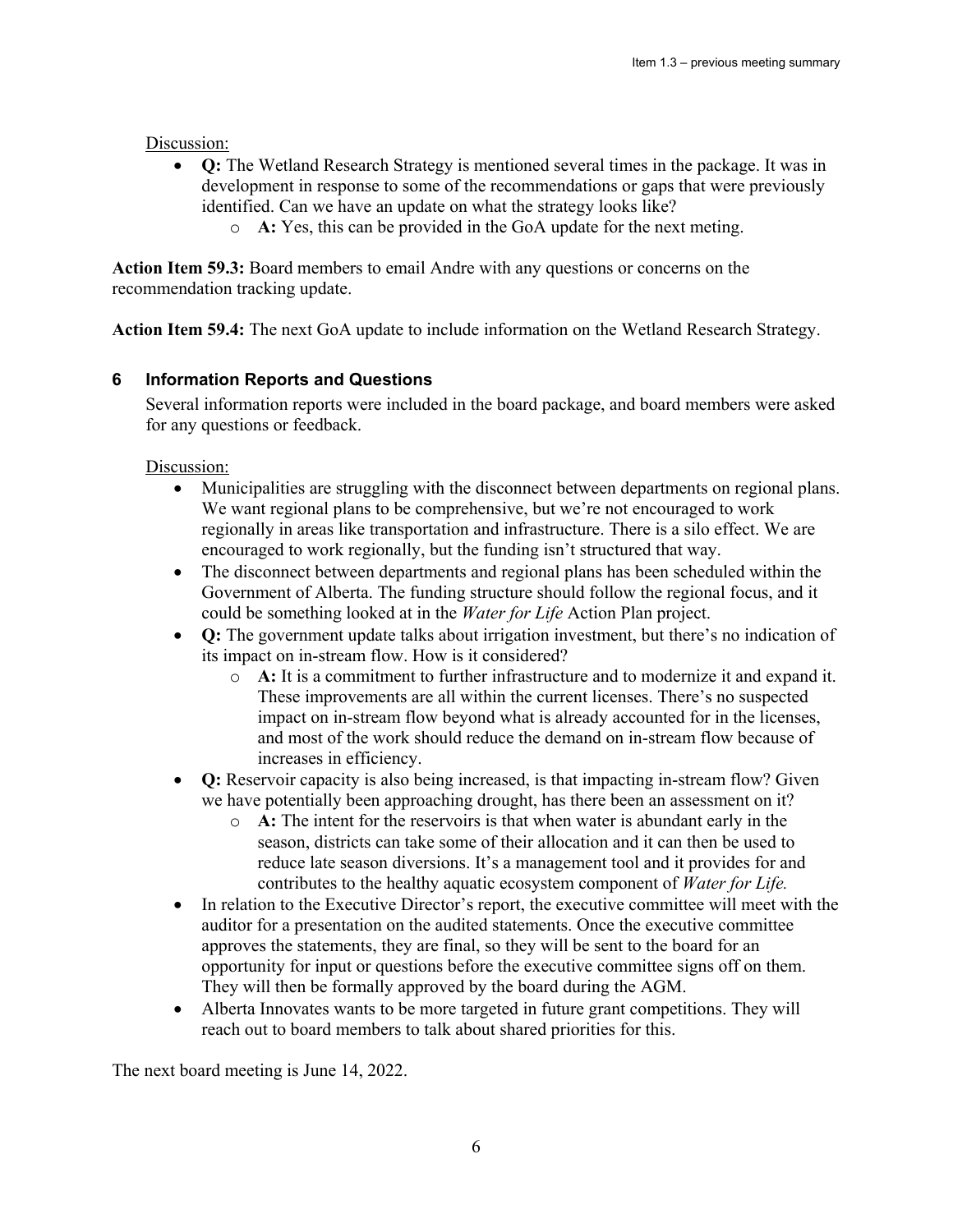The board meeting adjourned at 11:57am.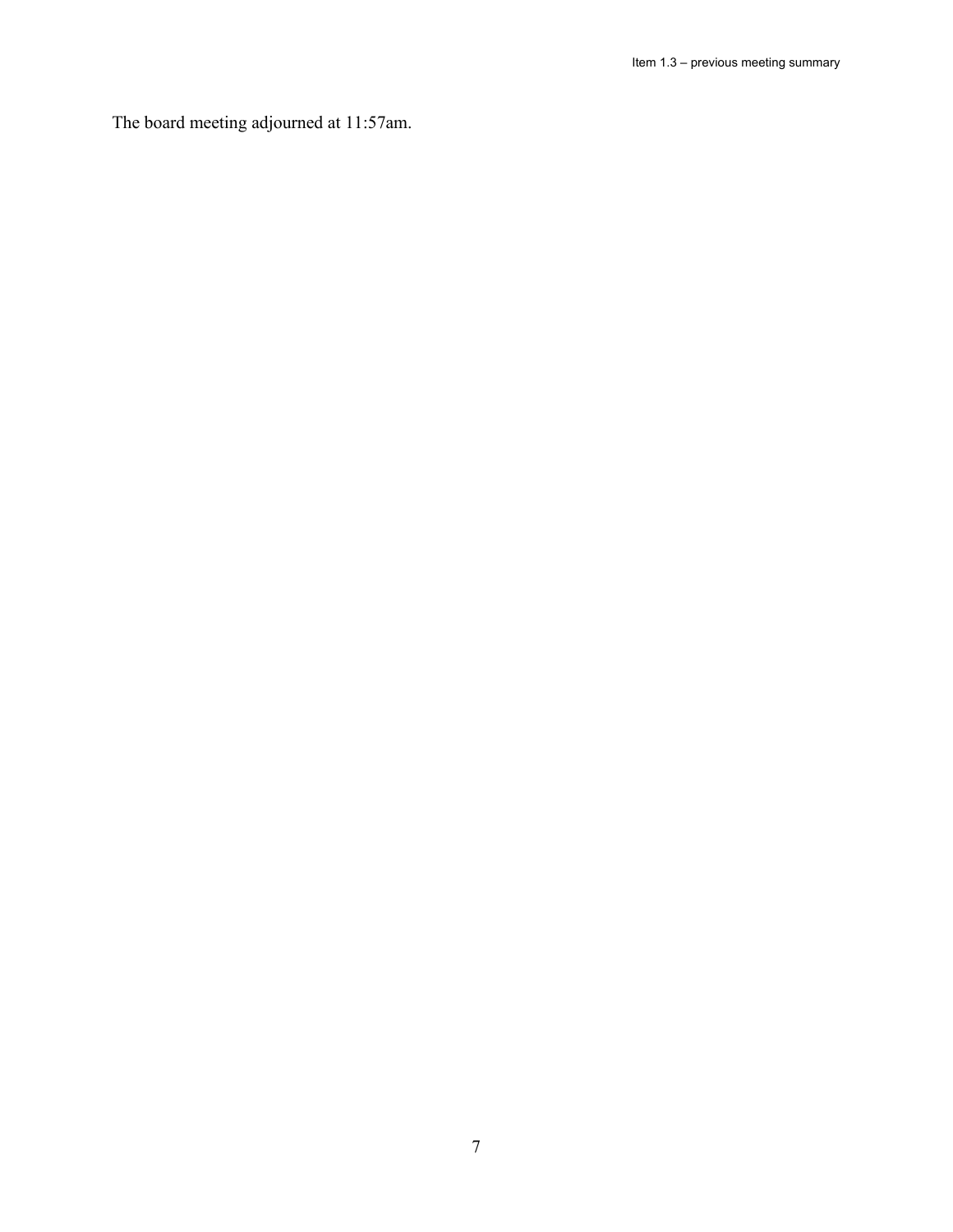## **Attachment 1: Meeting #59 Attendees**

## **In Attendance**

#### **AWC Directors and Alternates**

Rawnald Axelson, Industry (Livestock) Maureen Bell, NGO (Environmental) Che-wei Chung, Government (Small Urban) John Conrad, GoA and Provincial Authorities (Alberta Agriculture, Forestry and Rural Economic Development) Deanna Cottrell, Industry (Oil and Gas) Jamie Curran, GoA and Provincial Authorities (Alberta Environment and Parks) Brian Deheer, NGO (Environmental) Angela Duncan, Government (Small Urban) James Guthrie, Industry (Mining) Jim Hackett, Industry (Power Generation) Jason Hale, Industry (Livestock) Rob Hoffman, Industry (Chemical and Petrochemical) Ahmed Idriss, Industry (Power Generation) Vicki Lightbown, GoA and Provincial Authorities (Science and Research) Paul McLauchlin, Government (Rural) Steve Meadows, NGO (WPACs) Dan Moore, Industry (Forestry) Morris Nesdole, NGO (WPACs) Steph Neufeld, NGO (Lake Environment Conservation)

Tara Payment, Industry (Oil and Gas) Lesley Peterson, NGO (Fisheries Habitat Conservation) Brett Purdy, GoA and Provincial Authorities (Science and Research) Margo Jarvis Redelback, Industry (Irrigation) Nevin Rosaasen, Industry (Crop Sector Working Group) Tracy Scott, NGO (Wetland Conservation) Nancy Stalker, Government (Large Urban) Tanya Thorn, Government (Small Urban) Merry Turtiak, GoA and Provincial Authorities (Alberta Health) Jason Unger, NGO (Environmental) Craig Werner, Industry (Forestry) Jamie Wuite, GoA and Provincial Authorities (Alberta Agriculture, Forestry and Rural Economic Development) Bev Yee, GoA and Provincial Authorities (Alberta Environment and Parks) Andre Asselin, Executive Director (ex officio)

## **Guests:**

Brian Free, Martina Krieger, Morna Hussey, Cam Lane, John Orwin, and Steve Wallace; AEP Lieserl Woods, Environment and Climate Change Canada Ruth Mitchell, Alberta Health

## **AWC Staff and Contractors:**

Alec Carrigy, Katie Duffett, Anuja Hoddinott, Scott Millar, Jacqueline Noga

## **Absent with Regrets:**

Darren Calliou, Government (Métis Settlements) Jaime Davies, NGO (Environmental) Alain Richard, NGO (Wetland Conservation) Jay White, NGO (Lake Environment Conservation)